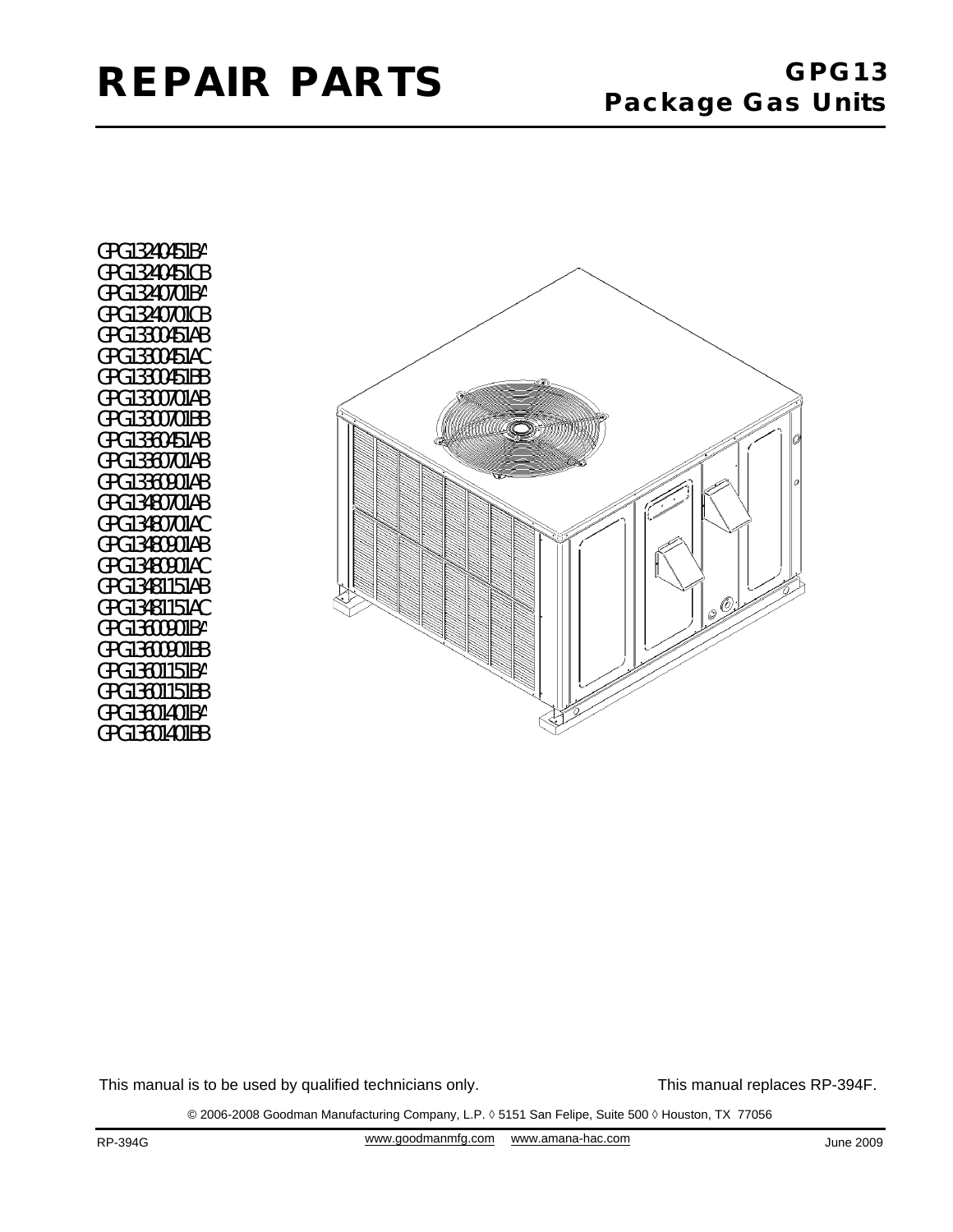#### **Index**

| <b>Functional Parts List</b> |  |
|------------------------------|--|
| Illustration and Parts       |  |

*Views shown are for parts illustrations only, not servicing procedures.*

Rev. G: Changed fan blade 0150M00011 to 0150G00003.

7/11/08: Added note regarding factory installed duct covers (p. 7).

**Text Codes:**

AR - As Required NA - Not Available NS - Not Shown 00000000 - See Note QTY - Quantity Example (QTY 3) (If Quantity not shown, Quantity = 1) M - Model Example (M1) (If M Code not shown, then part is used on all Models)

#### **Expanded Model Nomenclature:**

 Example M1 - Model#1 M2 - Model#2 M3 - Model#3

Goodman Manufacturing Company, L.P. is not responsible for personal injury or property damage resulting from improper service. Review all service information before beginning repairs.

Warranty service must be performed by an authorized technician, using authorized factory parts. If service is required after the warranty expires, Goodman Manufacturing Company, L.P. also recommends contacting an authorized technician and using authorized factory parts.

Goodman Manufacturing Company, L.P. reserves the right to discontinue, or change at any time, specifications or designs without notice or without incurring obligations.

For assistance within the U.S.A. contact: Consumer Affairs Department Goodman Manufacturing Company, L.P. 7401 Security Way Houston, Texas 77040 877-254-4729-Telephone 713-863-2382-Facsimile

International Division International Division<br>Goodman Manufacturing Company, L.P. 7401 Security Way Houston, Texas 77040 713-861-2500-Telephone 713-863-2382-Facsimile For assistance outside the U.S.A. contact: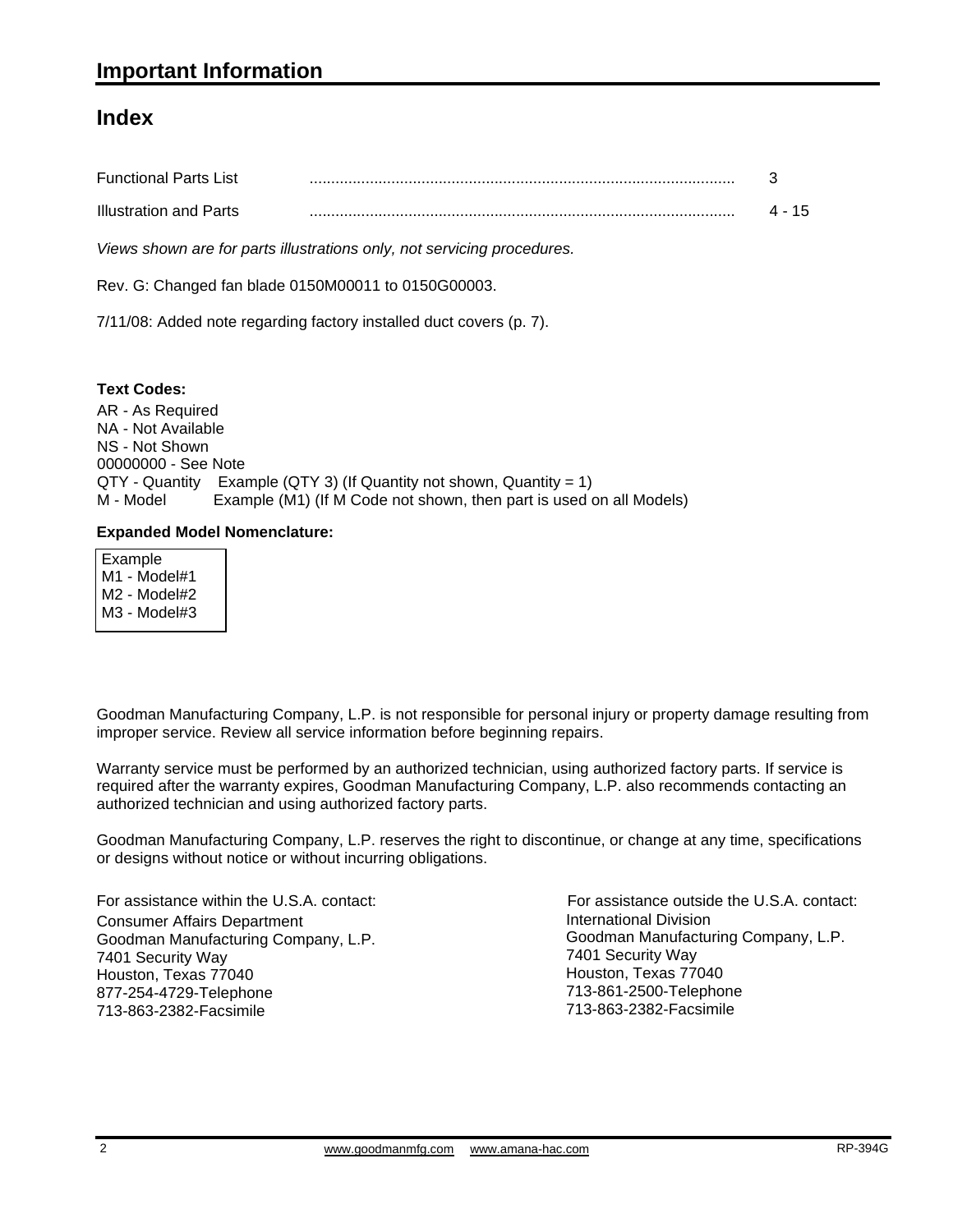#### **Functional Parts**

| Part<br>No:     | <b>Description:</b>                                                                                   |
|-----------------|-------------------------------------------------------------------------------------------------------|
|                 |                                                                                                       |
| 0130M00025S     | 24V RELAY (M13, M14, M15, M16, M17, M18,<br>M19, M20, M21, M22, M23, M24)                             |
| 20269903        | AUXILIARY LIMIT, AUTO RESET                                                                           |
| 0231K00040      | BLOWER MOTOR 1 HP PROGRAMMED X13<br>(M19, M20, M21, M22, M23, M24)                                    |
| 11091202S       | BLOWER MOTOR 1/3 HP, 3 SP, 6 PL (M5, M6,<br>M7, M8, M9)                                               |
| 11091207S       | BLOWER MOTOR 1/4 HP, 3 SP, 8 PL (M1, M2,<br>M3, M4)                                                   |
| 0231K00041      | BLOWER MOTOR 3/4 HP PROGRAMMED<br>X13 (M13, M14, M15, M16, M17, M18)                                  |
|                 | CAP100000370VAS CAPACITOR 10/370V [BLOWER] (M1, M2, M3,<br>M4, M5, M6, M7, M8, M9, M10, M11, M12)     |
|                 | CAP050300370RSS CAPACITOR 5/30/370V [CONTROL BOX] (M1,<br>M3)                                         |
|                 | CAP050350440RSS CAPACITOR 5/35/440V [CONTROL BOX]<br>(M10, M11, M12)                                  |
|                 | CAP050400370RSS CAPACITOR 5/40/370V [CONTROL BOX] (M5,<br>M6, M8)                                     |
|                 | CAP050450370RSS CAPACITOR 5/45/370V [CONTROL BOX] (M2,<br>M4)                                         |
|                 | CAP050600370RTS CAPACITOR 5/60/370V [CONTROL BOX] (M7,<br>M9, M13, M14, M15, M16, M17, M18)           |
| CAP050800370RTS | CAPACITOR 5/80/370V [CONTROL BOX]<br>(M19, M20, M21, M22, M23, M24)                                   |
| CR19K7PFV970    | COMPRESSOR 19300, 208/230/60/1 (M1, M3)                                                               |
| CR23K7PFV930    | COMPRESSOR 22600, 208/230/60/1 (M5, M6,<br>M8)                                                        |
| CR28K7PFV930    | COMPRESSOR 28300, 208/230/60/1 (M10,<br>M11, M12)                                                     |
| ZR40K3PFV930    | COMPRESSOR 40600, 208/230/60/1 (M13,<br>M14, M15, M16, M17, M18)                                      |
| ZR52K3PFV930    | COMPRESSOR 52000, 208/230/60/1 (M19,<br>M20, M21, M22, M23, M24)                                      |
| 2J35S236C1AS    | COMPRESSOR-PANASONIC (M7, M9)                                                                         |
| 2J29S236B1AS    | COMPRESSOR-PANASONIC (M2, M4)                                                                         |
| 0131M00008PS    | COND MOTOR 1/3 HP, 1 SP, 6 PL (M13, M15,<br>M17, M19, M21, M23)                                       |
| 0131M00007PS    | COND MOTOR 1/4 HP, 1 SP, 8 PL (M5, M6,<br>M7, M8, M9, M10, M11, M12, M14, M16, M18,<br>M20, M22, M24) |
| 0131M00014PS    | COND MOTOR 1/4 HP, 1 SP, 8 PL (M2, M4)                                                                |
| 0131M00009PS    | COND MOTOR 1/6 HP, 1 SP, 8 PL (M1, M3)                                                                |
| CONT1P030024VS  | CONTACTOR 30 AMP, 1P, 24V (M13, M14,<br>M15, M16, M17, M18, M19, M20, M21, M22,<br>M23, M24)          |
| CONT2P030024VS  | CONTACTOR 30 AMP, 2P, 24V (M1, M2, M3,<br>M4, M5, M6, M7, M8, M9, M10, M11, M12)                      |
| B3232219        | EXPANSION VALVE (M19, M20, M21, M22,<br>M23, M24)                                                     |
| 4368403         | FEMALE PLUG ASSY (M13, M14, M15, M16,<br>M17, M18, M19, M20, M21, M22, M23, M24)                      |
| 0130F00010      | <b>FLAME SENSOR</b>                                                                                   |

| B1282628  | GAS VALVE (36G)                                                    |
|-----------|--------------------------------------------------------------------|
| PCBAG123S | IGNITION BOARD, DSI INTEGRATED (QTY -1)                            |
| 20261709S | <b>IGNITOR</b>                                                     |
| 10728343  | LIMIT SWITCH (M10, M11, M12, M23, M24)                             |
| 10728342  | LIMIT SWITCH (M1, M2, M3, M4, M5, M6, M7,<br>M8, M9)               |
| 10728344  | LIMIT SWITCH (M13, M14, M15, M16, M17,<br>M18, M19, M20, M21, M22) |
| 10123529  | MANUAL RESET LIMIT                                                 |
| 11112501S | PRESSURE SWITCH                                                    |
| B1141643  | <b>TRANSFORMER 208/230, 24V</b>                                    |

| <b>SPECIAL PARTS</b> |                                                  |
|----------------------|--------------------------------------------------|
| 11091203S            | COND MOTOR 1/3 HP, 3 SP, 6 PL (M10, M11,<br>M12) |
| B10259251            | <b>GOODMAN LABEL</b>                             |
| IO-288A              | INSTALLATION INSTRUCTIONS                        |
| IO-653C              | INSTALLLATION INSTRUCTION                        |
| <b>RP-394F</b>       | <b>REPAIR PARTS MANUAL</b>                       |
| $IO-604$             | SPECIAL INSTRUCTIONS, 36G VALVE                  |
| HI-116               | <b>USERS MANUAL</b>                              |
|                      |                                                  |

Expanded Model Nomenclature

| M1 - GPG13240451BA  |
|---------------------|
| M2 - GPG13240451CB  |
| M3 - GPG13240701BA  |
| M4 - GPG13240701CB  |
| M5 - GPG13300451AB  |
| M6 - GPG13300451AC  |
| M7 - GPG13300451BB  |
| M8 - GPG13300701AB  |
| M9 - GPG13300701BB  |
| M10 - GPG13360451AB |
| M11 - GPG13360701AB |
| M12 - GPG13360901AB |
| M13 - GPG13480701AB |
| M14 - GPG13480701AC |
| M15 - GPG13480901AB |
| M16 - GPG13480901AC |
| M17 - GPG13481151AB |
| M18 - GPG13481151AC |
| M19 - GPG13600901BA |
| M20 - GPG13600901BB |
| M21 - GPG13601151BA |
| M22 - GPG13601151BB |
| M23 - GPG13601401BA |
| M24 - GPG13601401BB |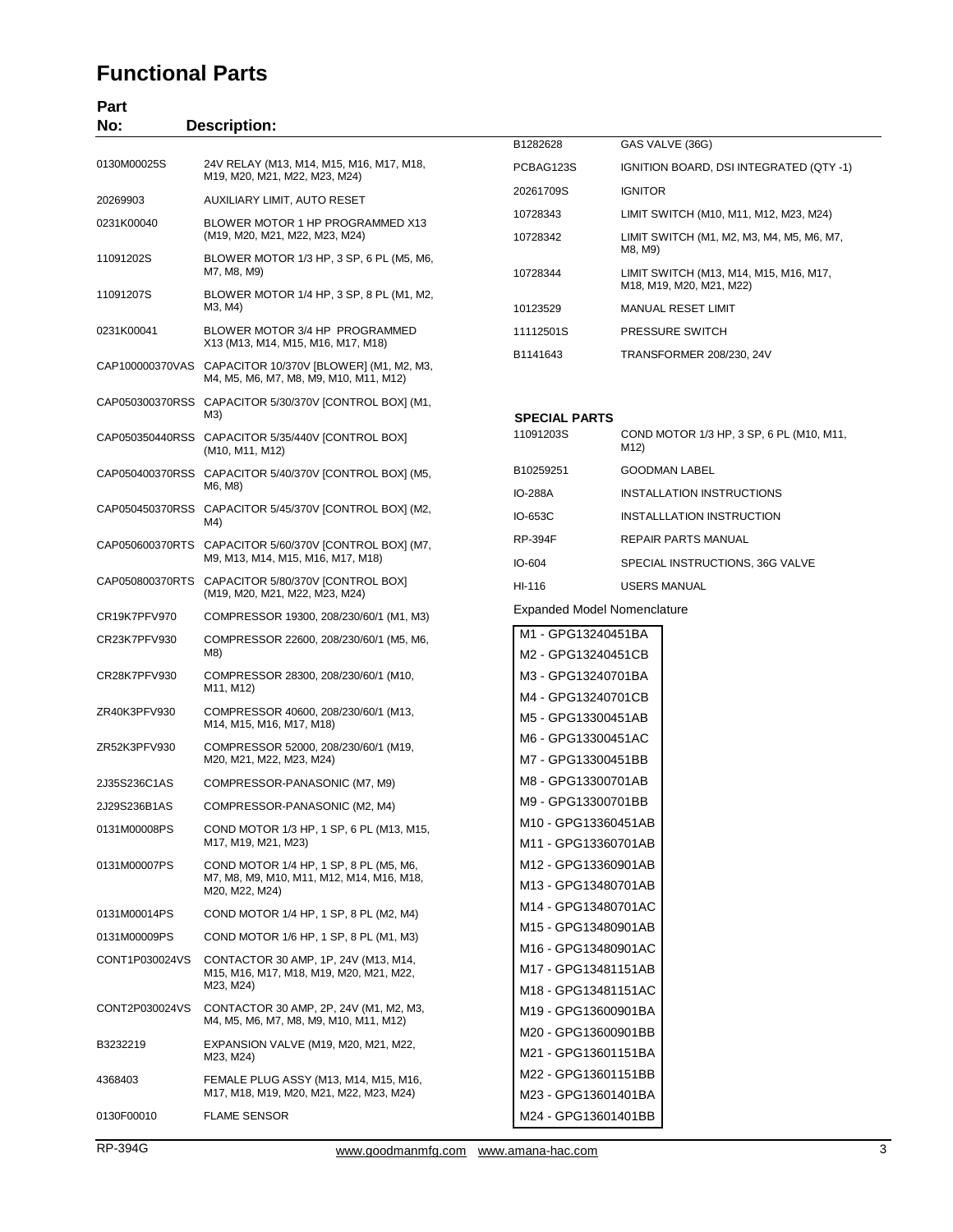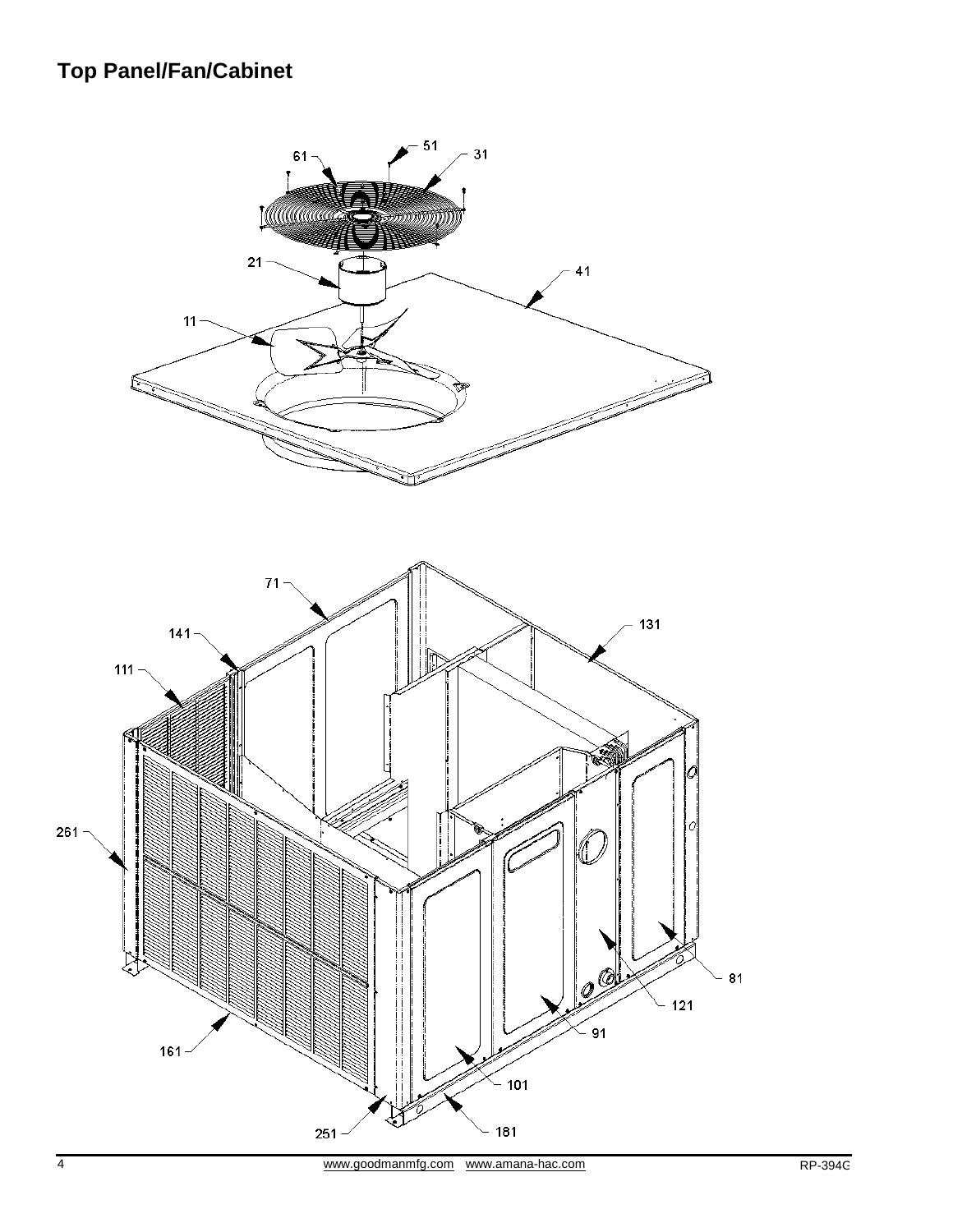#### **Top Panel/Fan/Cabinet**

|          | <b>Ref. Part</b> |                                                                                          |           | <b>Ref. Part</b>                           |                                                                                        |
|----------|------------------|------------------------------------------------------------------------------------------|-----------|--------------------------------------------|----------------------------------------------------------------------------------------|
|          | No: No:          | <b>Description:</b>                                                                      |           | No: No:                                    | <b>Description:</b>                                                                    |
| Image 1: |                  |                                                                                          | 161       | 20464402PDG                                | LOUVERED PANEL, COND SIDE 40" (M13, M14,                                               |
| 11       | B1086775S        | FAN BLADE (M5, M8)                                                                       |           |                                            | M15, M16, M17, M18, M19, M20, M21, M22, M23,<br>M24)                                   |
| 11       | 0150M00002PS     | FAN BLADE 22" (M2, M4, M6, M7, M9)                                                       | 181       | 0121G00290                                 | <b>BASEPAN RAIL (QTY 2)</b>                                                            |
| 11       | B1086773S        | FAN BLADE 22" (M1, M3, M10, M11, M12)                                                    | 251       | 20464201PDG                                | CORNER POST-COMP END 32" (M1, M2, M3, M4,                                              |
| 11       | 0150G00003S      | FAN BLADE SWEPT-WING (M13, M14, M15, M16,<br>M17, M18, M19, M20, M21, M22, M23, M24)     | 251       | 20464202PDG                                | M5, M6, M7, M8, M9, M10, M11, M12)<br>CORNER POST-COMP END 40" (M13, M14, M15,         |
| 21       | 0131M00008PS     | COND MOTOR 1/3 HP, 1 SP, 6 PL (M13, M15, M17,<br>M19, M21, M23)                          |           |                                            | M16, M17, M18, M19, M20, M21, M22, M23, M24)                                           |
| 21       | 0131M00007PS     | COND MOTOR 1/4 HP, 1 SP, 8 PL (M5, M6, M7,                                               | 261       | 20464301PDG                                | CORNER POST-HAIRPIN END 32" (M1, M2, M3,<br>M4, M5, M6, M7, M8, M9, M10, M11, M12)     |
|          |                  | M8, M9, M10, M11, M12, M14, M16, M18, M20,<br>M22, M24)                                  | 261       | 20464302PDG                                | CORNER POST-HAIRPIN END 40" (M13, M14,<br>M15, M16, M17, M18, M19, M20, M21, M22, M23, |
| 21       | 0131M00014PS     | COND MOTOR 1/4 HP, 1 SP, 8 PL (M2, M4)                                                   |           |                                            | M24)                                                                                   |
| 21       | 0131M00009PS     | COND MOTOR 1/6 HP, 1 SP, 8 PL (M1, M3)                                                   | <b>NS</b> | 20465601PDG                                | FLUE HOOD (QTY 2)                                                                      |
| 31       | 0152G00002S      | FAN GRILLE (M13, M14, M15, M16, M17, M18,<br>M19, M20, M21, M22, M23, M24)               | ΝS        | 0270G00070S                                | FLUE HOOD ASSY                                                                         |
| 31       | B1376923         | FAN GRILLE GUARD, LRG (M1, M2, M3, M4, M5,                                               | <b>NS</b> | 0121G00190S                                | FLUE HOOD-LOWER                                                                        |
|          |                  | M6, M7, M8, M9, M10, M11, M12)                                                           | <b>NS</b> | B1910012                                   | <b>GAS LINE GROMMET</b>                                                                |
| 41       | 20466001PDGS     | <b>TOP PANEL</b>                                                                         | <b>NS</b> | B10259251                                  | GOODMAN LABEL                                                                          |
| 51       | 0163M00003P      | SCREW #10 X 1/2, A, SLOT, SR, BLACK (QTY 6)                                              | <b>NS</b> | 17788000083F                               | PVC CONDUIT 8.25"                                                                      |
| 61       | 0163M00006P      | ACORN NUT 5/16 HEX BLACK (QTY 4)                                                         |           | <b>Expanded Model Nomenclature</b>         |                                                                                        |
| 71       | 20464801PDG      | BLOWER DOOR 32" (M1, M2, M3, M4, M5, M6, M7,<br>M8, M9, M10, M11, M12)                   |           | M1 - GPG13240451BA<br>M2 - GPG13240451CB   |                                                                                        |
| 71       | 20464806PDG      | BLOWER DOOR 40" (M13, M14, M15, M16, M17,<br>M18, M19, M20, M21, M22, M23, M24)          |           | M3 - GPG13240701BA                         |                                                                                        |
| 81       | 20464802PDG      | EVAP/CONTROL DOOR 32" (M1, M2, M3, M4, M5,                                               |           | M4 - GPG13240701CB<br>M5 - GPG13300451AB   |                                                                                        |
|          |                  | M6, M7, M8, M9, M10, M11, M12)                                                           |           | M6 - GPG13300451AC                         |                                                                                        |
| 81       | 20464807PDGS     | EVAP/CONTROL DOOR 40" (M13, M14, M15, M16,<br>M17, M18, M19, M20, M21, M22, M23, M24)    |           | M7 - GPG13300451BB                         |                                                                                        |
| 91       | 0121G00179DG     | HEAT EXCHANGER DOOR 32" (M1, M2, M3, M4,<br>M5, M6, M7, M8, M9, M10, M11, M12)           |           | M8 - GPG13300701AB                         |                                                                                        |
| 91       | 0121G00181DG     | HEAT EXCHANGER DOOR 40" (M13, M14, M15,<br>M16, M17, M18, M19, M20, M21, M22, M23, M24)  |           | M9 - GPG13300701BB<br>M10 - GPG13360451AB  |                                                                                        |
| 101      | 20464804PDG      | COMPRESSOR DOOR 32" (M1, M2, M3, M4, M5,<br>M6, M7, M8, M9, M10, M11, M12)               |           | M11 - GPG13360701AB                        |                                                                                        |
| 101      | 20464809PDG      | COMPRESSOR DOOR 40" (M13, M14, M15, M16,                                                 |           | M12 - GPG13360901AB                        |                                                                                        |
|          |                  | M17, M18, M19, M20, M21, M22, M23, M24)                                                  |           | M13 - GPG13480701AB                        |                                                                                        |
| 111      | 20467701PDG      | LOUVERED PANEL, COND SIDE 32" (M1, M2, M3,                                               |           | M14 - GPG13480701AC                        |                                                                                        |
|          |                  | M4, M5, M6, M7, M8, M9, M10, M11, M12)                                                   |           | M15 - GPG13480901AB                        |                                                                                        |
| 111      | 20467702PDG      | LOUVERED PANEL, COND SIDE 40" (M13, M14,<br>M15, M16, M17, M18, M19, M20, M21, M22, M23, |           | M16 - GPG13480901AC<br>M17 - GPG13481151AB |                                                                                        |
|          |                  | M24)                                                                                     |           | M18 - GPG13481151AC                        |                                                                                        |
| 121      | 20466101PDG      | UTILITY PANEL 32" (M1, M2, M3, M4, M5, M6, M7,<br>M8, M9, M10, M11, M12)                 |           | M19 - GPG13600901BA                        |                                                                                        |
| 121      | 20466102PDG      | UTILITY PANEL 40" (M13, M14, M15, M16, M17,                                              |           | M20 - GPG13600901BB                        |                                                                                        |
|          |                  | M18, M19, M20, M21, M22, M23, M24)                                                       |           | M21 - GPG13601151BA                        |                                                                                        |
| 131      | 0121G00239DG     | DUCT PANEL 32.5" (M1, M2, M3, M4, M5, M6, M7,<br>M8, M9, M10, M11, M12)                  |           | M22 - GPG13601151BB                        |                                                                                        |
| 131      | 0121G00240DG     | DUCT PANEL 40" (M13, M14, M15, M16, M17, M18,<br>M19, M20, M21, M22, M23, M24)           |           | M23 - GPG13601401BA<br>M24 - GPG13601401BB |                                                                                        |
| 141      | 0121G00208       | SUPPORT POST 32" (M1, M2, M3, M4, M5, M6, M7,<br>M8, M9, M10, M11, M12)                  |           |                                            |                                                                                        |
| 141      | 0121G00209       | SUPPORT POST 40" (M13, M14, M15, M16, M17,<br>M18, M19, M20, M21, M22, M23, M24)         |           |                                            |                                                                                        |
| 161      | 20464401PDG      | LOUVERED PANEL, COND SIDE 32" (M1, M2, M3,                                               |           |                                            |                                                                                        |

LOUVERED PANEL, COND SIDE 32" (M1, M2, M3, M4, M5, M6, M7, M8, M9, M10, M11, M12)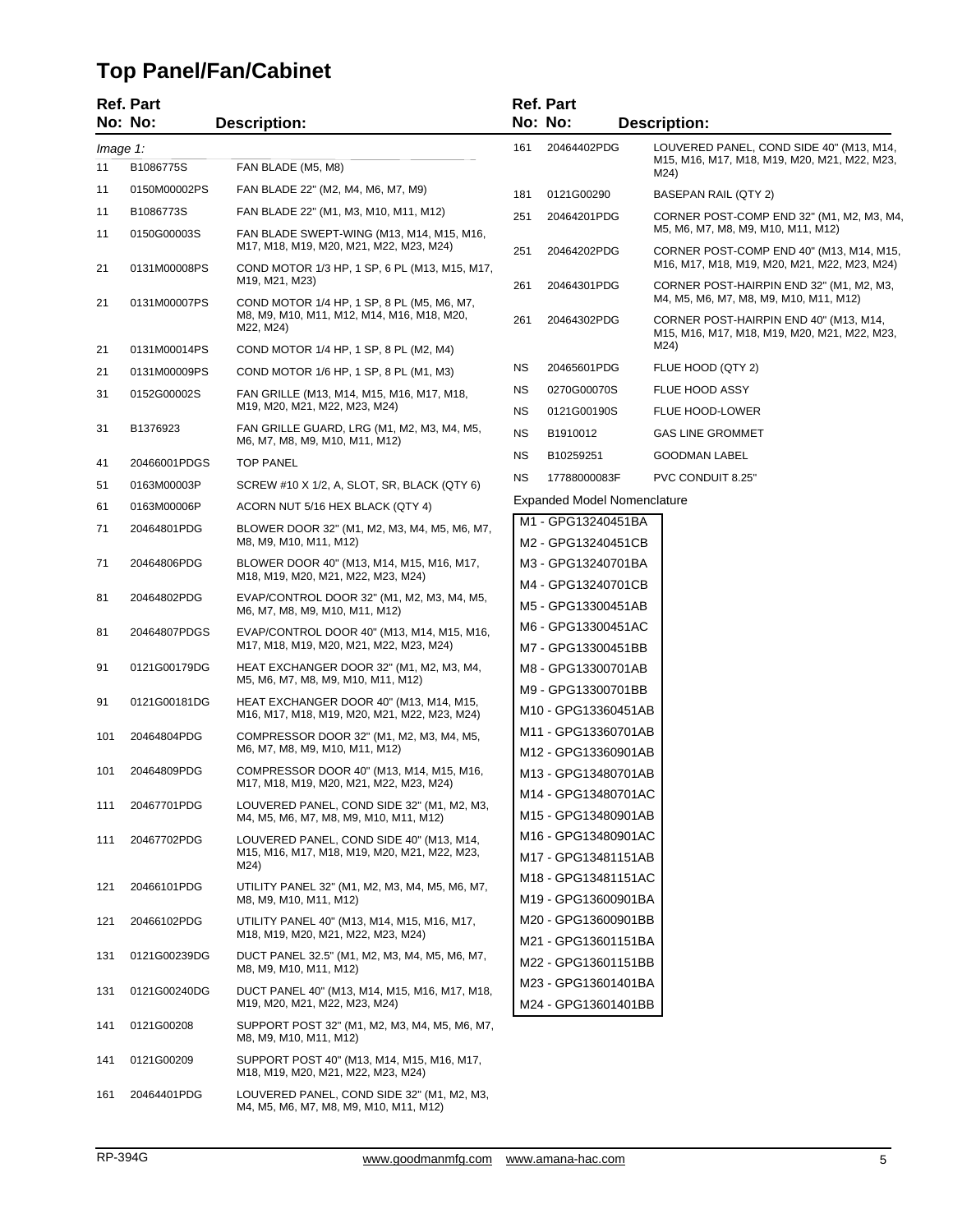#### **Partition Panels**

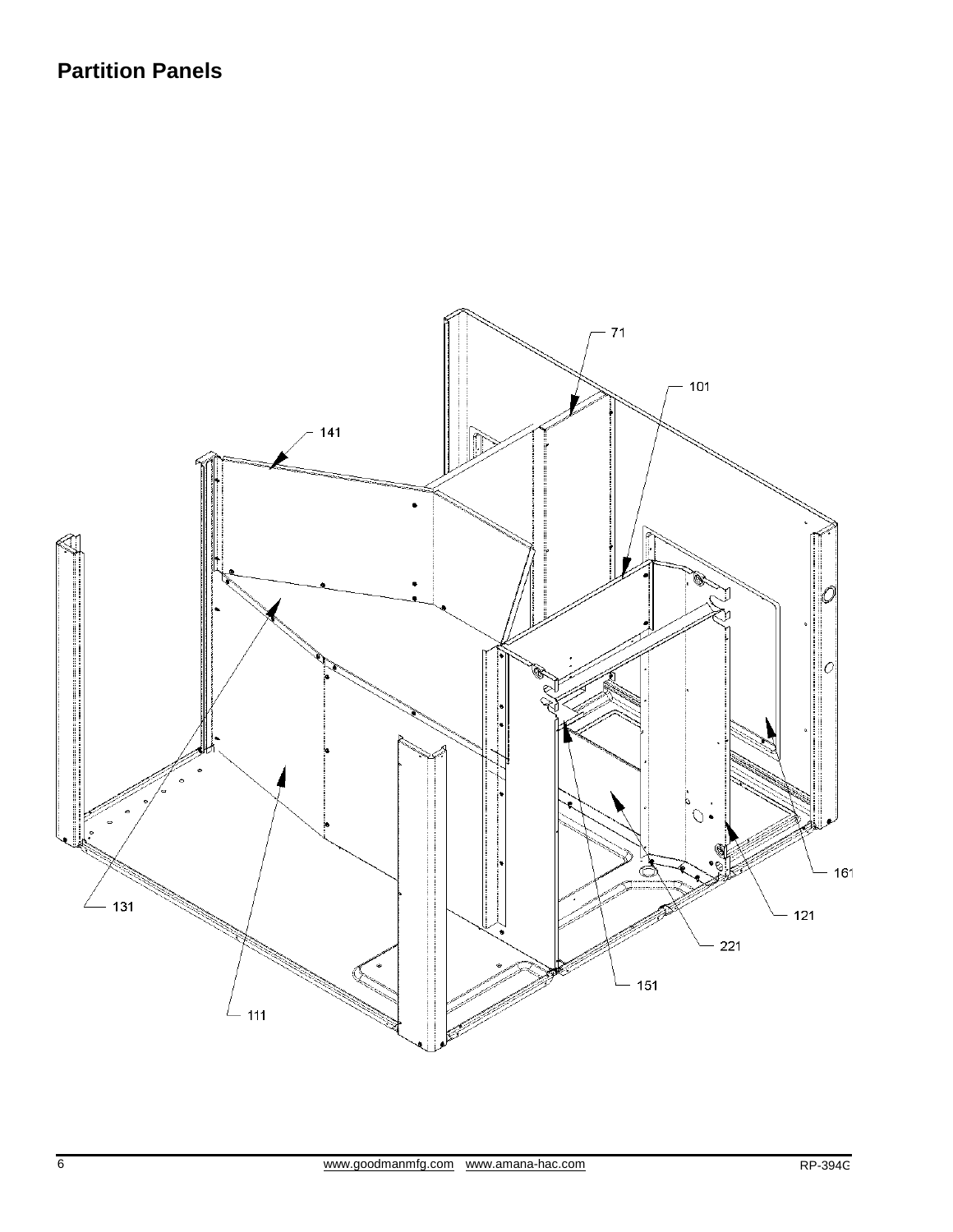#### **Partition Panels**

|     | <b>Ref. Part</b> |                                                                                                                                                                                                        | <b>Ref. Part</b>    |                                    |
|-----|------------------|--------------------------------------------------------------------------------------------------------------------------------------------------------------------------------------------------------|---------------------|------------------------------------|
|     | No: No:          | <b>Description:</b>                                                                                                                                                                                    | No: No:             | <b>Description:</b>                |
|     | $Image 1$ :      |                                                                                                                                                                                                        |                     | <b>Expanded Model Nomenclature</b> |
| 71  | 20465305         | BLOWER DIVIDER (M1, M2, M3, M4, M5, M6, M7,<br>M8, M9)                                                                                                                                                 | M1 - GPG13240451BA  |                                    |
| 71  | 20465304         | BLOWER DIVIDER 32" 10 X 9 (M10, M11, M12)                                                                                                                                                              | M2 - GPG13240451CB  |                                    |
| 71  | 0121G00177       | BLOWER DIVIDER 38" (M13, M14, M15, M16, M17,                                                                                                                                                           | M3 - GPG13240701BA  |                                    |
|     |                  | M18, M19, M20, M21, M22, M23, M24)                                                                                                                                                                     | M4 - GPG13240701CB  |                                    |
| 101 | 20465201         | FILLER PANEL, HEAT EXCHANGER 32" (M1, M2,<br>M3, M4, M5, M6, M7, M8, M9, M10, M11, M12)                                                                                                                | M5 - GPG13300451AB  |                                    |
|     |                  |                                                                                                                                                                                                        | M6 - GPG13300451AC  |                                    |
| 101 | 20465202         | FILLER PANEL, HEAT EXCHANGER 40" (M13,<br>M14, M15, M16, M17, M18, M19, M20, M21, M22,                                                                                                                 | M7 - GPG13300451BB  |                                    |
|     |                  | M23, M24)                                                                                                                                                                                              | M8 - GPG13300701AB  |                                    |
| 111 | 0121G00198       | PARTITION PANEL 32.5" (M1, M2, M3, M4, M5, M6,                                                                                                                                                         | M9 - GPG13300701BB  |                                    |
|     |                  | M7, M8, M9, M10, M11, M12)                                                                                                                                                                             | M10 - GPG13360451AB |                                    |
| 111 | 0121G00199       | PARTITION PANEL 40" (M13, M14, M15, M16, M17,<br>M18, M19, M20, M21, M22, M23, M24)                                                                                                                    | M11 - GPG13360701AB |                                    |
| 121 | 20465501         | EVAP/HEAT EXCHANGER DIVIDER 32" (M1, M2,                                                                                                                                                               | M12 - GPG13360901AB |                                    |
|     |                  | M3, M4, M5, M6, M7, M8, M9, M10, M11, M12)                                                                                                                                                             | M13 - GPG13480701AB |                                    |
| 121 | 20465502         | EVAP/HEAT EXCHANGER DIVIDER 38" (M13,                                                                                                                                                                  | M14 - GPG13480701AC |                                    |
|     |                  | M14, M15, M16, M17, M18, M19, M20, M21, M22,<br>M23, M24)                                                                                                                                              | M15 - GPG13480901AB |                                    |
| 131 | 20465701         | <b>FAN PARTITION SHELF</b>                                                                                                                                                                             | M16 - GPG13480901AC |                                    |
| 141 | 20465801         | FAN SURROUND 32" (M1, M2, M3, M4, M5, M6,                                                                                                                                                              | M17 - GPG13481151AB |                                    |
|     |                  | M7, M8, M9, M10, M11, M12)                                                                                                                                                                             | M18 - GPG13481151AC |                                    |
| 141 | 20465802         | FAN SURROUND 40" (M13, M14, M15, M16, M17,                                                                                                                                                             | M19 - GPG13600901BA |                                    |
|     |                  | M18, M19, M20, M21, M22, M23, M24)                                                                                                                                                                     | M20 - GPG13600901BB |                                    |
| 151 | 20472501         | SHIELD, HEAT EXCHANGER TUBES                                                                                                                                                                           | M21 - GPG13601151BA |                                    |
| 161 | 20464501PDG      | BACK DUCT COVER 27" & 32" (M1, M2, M3, M4,<br>M5, M6, M7, M8, M9, M10, M11, M12)                                                                                                                       | M22 - GPG13601151BB |                                    |
|     |                  | Effective July 2008 (serial codes 0807), single phase units                                                                                                                                            | M23 - GPG13601401BA |                                    |
|     |                  | will no longer be factory shipped with horizontal duct covers.<br>For downshot applications, contact your local Goodman<br>distributor.                                                                | M24 - GPG13601401BB |                                    |
| 161 | 20464502PDG      | BACK DUCT COVER 40" (M13, M14, M15, M16,<br>M17, M18, M19, M20, M21, M22, M23, M24)                                                                                                                    |                     |                                    |
|     |                  | Effective July 2008 (serial codes 0807), single phase units<br>will no longer be factory shipped with horizontal duct covers.<br>For downshot applications, contact your local Goodman<br>distributor. |                     |                                    |
| 221 | 20463802         | EVAP/BASEPAN BLOCK 32" (M1, M2, M3, M4, M5,<br>M6, M7, M8, M9, M10, M11, M12)                                                                                                                          |                     |                                    |
| 221 | 20463801         | EVAP/BASEPAN BLOCK 40" (M13, M14, M15, M16,<br>M17, M18, M19, M20, M21, M22, M23, M24)                                                                                                                 |                     |                                    |

NS 20496801 DRAIN CHANNEL, SUCTION TUBE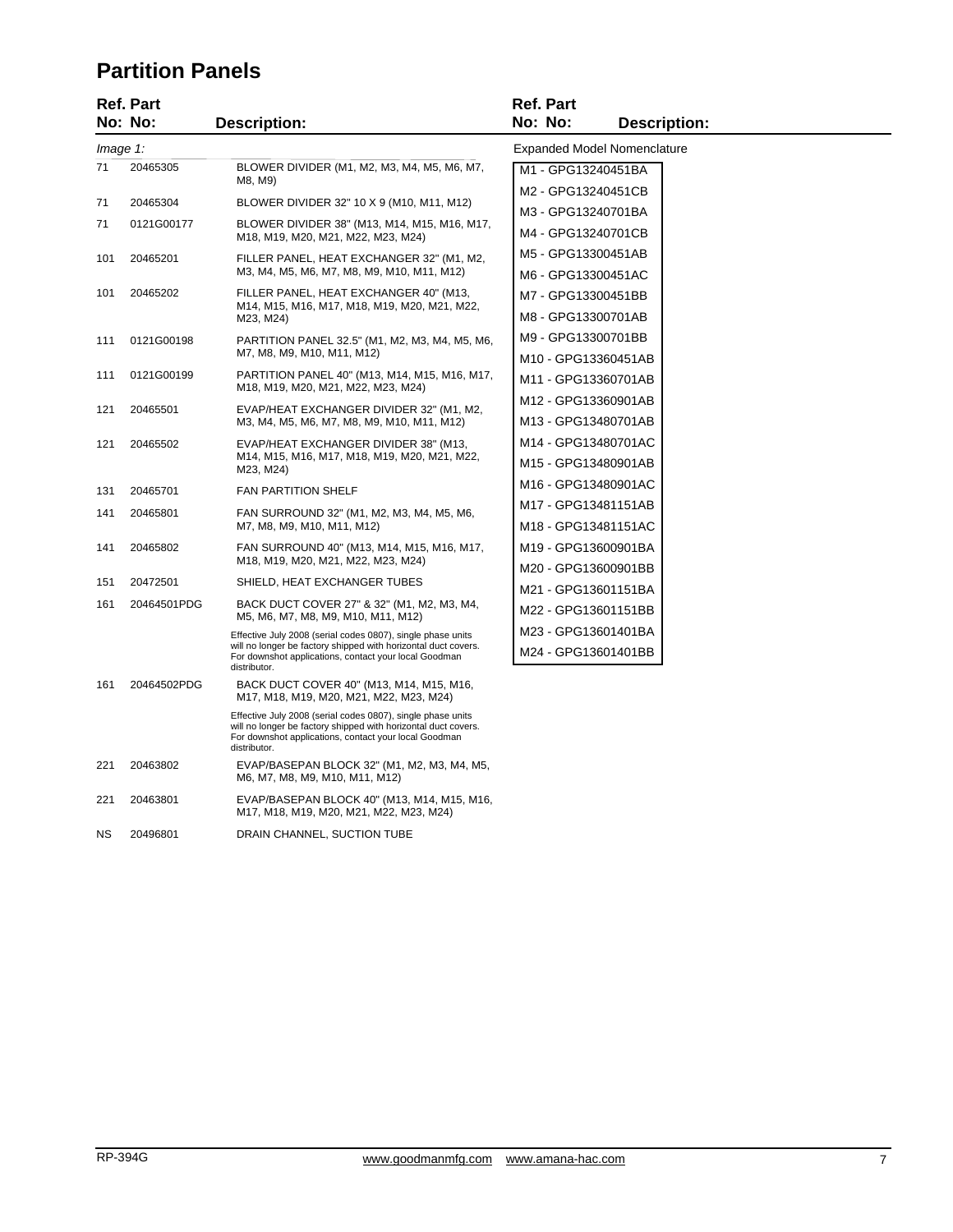# **Basepan/Blower Assembly**

Image 1



Image 2

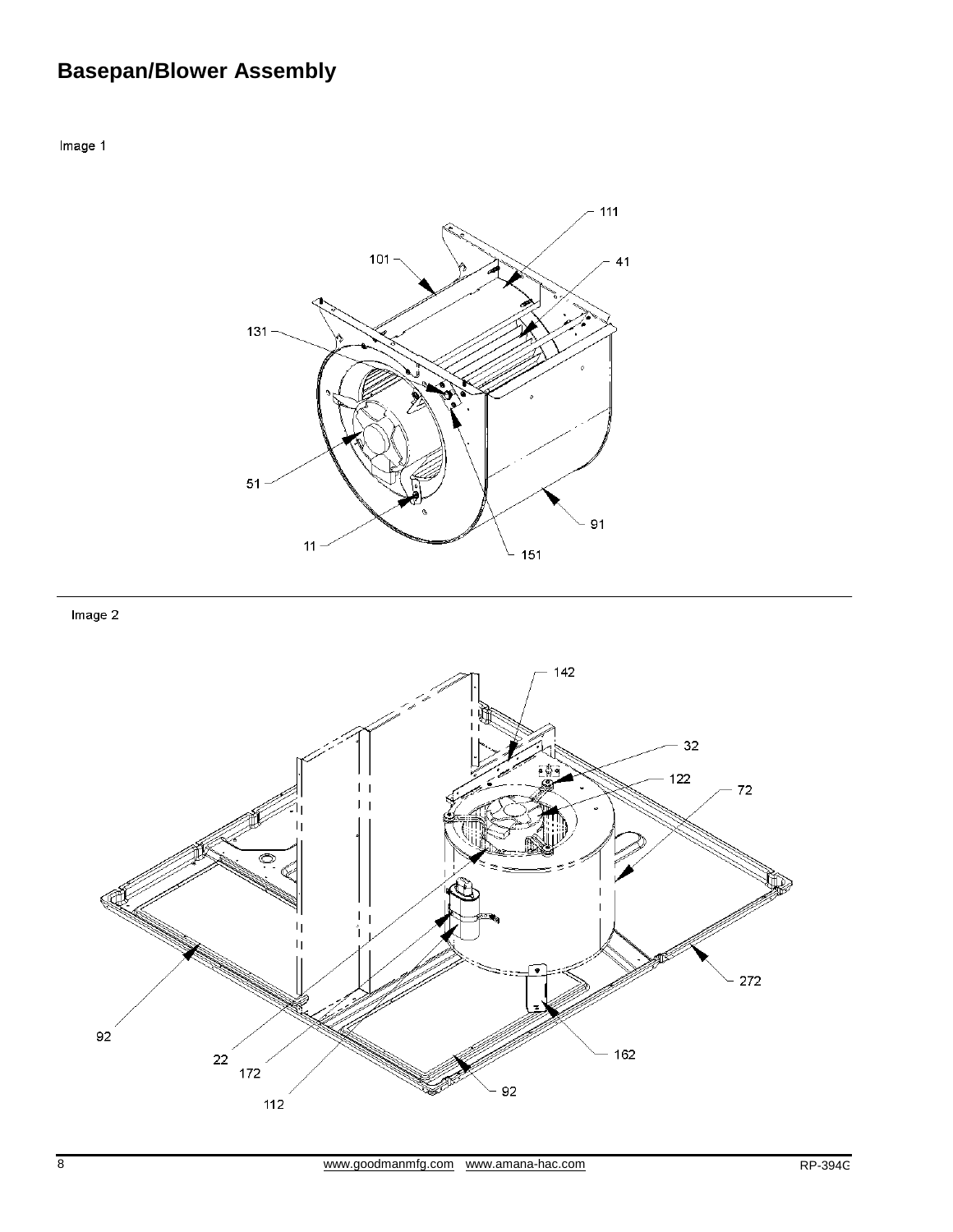# **Basepan/Blower Assembly**

|             | <b>Ref. Part</b> |                                                                                                      | <b>Ref. Part</b> |                                            |  |                                               |
|-------------|------------------|------------------------------------------------------------------------------------------------------|------------------|--------------------------------------------|--|-----------------------------------------------|
|             | No: No:          | <b>Description:</b>                                                                                  | No: No:          |                                            |  | <b>Description:</b>                           |
| $Image 1$ : |                  |                                                                                                      | ΝS               | M0250565                                   |  | TC SCREW 1.25" (M13, M14, M15, M16, M17, M18, |
| 11          | M0250558         | TC SCREW (M1, M2, M3, M4, M5, M6, M7, M8, M9,<br>M10, M11, M12)                                      |                  | <b>Expanded Model Nomenclature</b>         |  | M19, M20, M21, M22, M23, M24)                 |
| 41          | D6723303S        | BLOWER WHEEL (M10, M11, M12)                                                                         |                  | M1 - GPG13240451BA                         |  |                                               |
| 41          | B1368016S        | BLOWER WHEEL 10 X 8 (M5, M6, M7, M8, M9)                                                             |                  | M2 - GPG13240451CB                         |  |                                               |
| 41          | B1368058S        | BLOWER WHEEL 10 X 8 (M1, M2, M3, M4)                                                                 |                  | M3 - GPG13240701BA                         |  |                                               |
| 51          | 11091202S        | BLOWER MOTOR 1/3 HP, 3 SP, 6 PL (M5, M6, M7,<br>M8, M9)                                              |                  | M4 - GPG13240701CB                         |  |                                               |
| 51          | 11091207S        | BLOWER MOTOR 1/4 HP, 3 SP, 8 PL (M1, M2, M3,<br>M4)                                                  |                  | M5 - GPG13300451AB<br>M6 - GPG13300451AC   |  |                                               |
| 51          | 11091203S        | COND MOTOR 1/3 HP, 3 SP, 6 PL (M10, M11, M12)                                                        |                  | M7 - GPG13300451BB                         |  |                                               |
| 91          | 0271F00001PS     | BLOWER HOUSING ASSY 10 X 8 (M1, M2, M3, M4)                                                          |                  | M8 - GPG13300701AB                         |  |                                               |
| 91          | 0271G00025       | BLOWER HOUSING ASSY 10 X 8 (M5, M6, M7, M8,<br>M9)                                                   |                  | M9 - GPG13300701BB<br>M10 - GPG13360451AB  |  |                                               |
| 91          | 0271G00024S      | BLOWER HOUSING ASSY 10 X 9 (M10, M11, M12)                                                           |                  | M11 - GPG13360701AB                        |  |                                               |
| 101         | 764742           | BLOWER BLOCK-OFF (M10, M11, M12)                                                                     |                  | M12 - GPG13360901AB                        |  |                                               |
| 101         | 764740F          | BLOWER CUT-OFF 10 X 8 (M1, M2, M3, M4, M5,<br>M6, M7, M8, M9)                                        |                  | M13 - GPG13480701AB<br>M14 - GPG13480701AC |  |                                               |
| 111         | 1864700F         | BELT DRIVE BLOWER CUT-OFF (M13, M14, M15,<br>M16, M17, M18, M19, M20, M21, M22, M23, M24)            |                  | M15 - GPG13480901AB                        |  |                                               |
| 131         | 20269903         | AUXILIARY LIMIT, AUTO RESET                                                                          |                  | M16 - GPG13480901AC                        |  |                                               |
| 151         | 2509503F         | AUXILIARY LIMIT BRACKET                                                                              |                  | M17 - GPG13481151AB                        |  |                                               |
| ΝS          | B1392143         | GROMMET, 26TAL F/TORSIN FLEX (M1, M2, M3,                                                            |                  | M18 - GPG13481151AC<br>M19 - GPG13600901BA |  |                                               |
|             |                  | M4, M5, M6, M7, M8, M9)                                                                              |                  | M20 - GPG13600901BB                        |  |                                               |
| Image 2:    |                  |                                                                                                      |                  | M21 - GPG13601151BA                        |  |                                               |
| 22          | 0121M00038       | MOTOR MOUNT BAND (M13, M14, M15, M16, M17,<br>M18, M19, M20, M21, M22, M23, M24)                     |                  | M22 - GPG13601151BB                        |  |                                               |
| 32          | B1376857         | MOTOR MOUNT ARM (M13, M14, M15, M16, M17,<br>M18, M19, M20, M21, M22, M23, M24)                      |                  | M23 - GPG13601401BA                        |  |                                               |
| 72          | 2539309S         | BLOWER HOUSING ASSY 11 X 10 (M13, M14,<br>M15, M16, M17, M18, M19, M20, M21, M22, M23,<br>M24)       |                  | M24 - GPG13601401BB                        |  |                                               |
| 92          | 0121G00148       | SINGLE COVER, DOWN DISCHARGE (QTY 2)                                                                 |                  |                                            |  |                                               |
| 112         |                  | CAP100000370VAS CAPACITOR 10/370V [BLOWER] (M1, M2, M3, M4,<br>M5, M6, M7, M8, M9, M10, M11, M12)    |                  |                                            |  |                                               |
| 122         | 0231K00040       | BLOWER MOTOR 1 HP PROGRAMMED X13 (M19,<br>M20, M21, M22, M23, M24)                                   |                  |                                            |  |                                               |
| 122         | 0231K00041       | BLOWER MOTOR 3/4 HP PROGRAMMED X13<br>(M13, M14, M15, M16, M17, M18)                                 |                  |                                            |  |                                               |
| 142         | 20463701         | BLOWER MOUNTING 11 X 10 (M13, M14, M15,<br>M16, M17, M18, M19, M20, M21, M22, M23, M24)              |                  |                                            |  |                                               |
| 162         | 4322801          | 11 X 10 BLOWER SUPPORT LRG (M13, M14, M15,<br>M16, M17, M18, M19, M20, M21, M22, M23, M24)           |                  |                                            |  |                                               |
| 172         | 20520901         | <b>CAPACITOR STRAP</b>                                                                               |                  |                                            |  |                                               |
| 272         | 0121G00289       | BASEPAN                                                                                              |                  |                                            |  |                                               |
| ΝS          | B1368000S        | BLOWER WHEEL 11 X 10 (M13, M14, M15, M16,<br>M17, M18, M19, M20, M21, M22, M23, M24)                 |                  |                                            |  |                                               |
| ΝS          | B821700          | CAPACITOR BOOT (M1, M2, M3, M4, M5, M6, M7,<br>M8, M9, M10, M11, M12)                                |                  |                                            |  |                                               |
| ΝS          | B1393800         | LOCKNUT, NYLON, INSERT 1/4, 20 (M13, M14,<br>M15, M16, M17, M18, M19, M20, M21, M22, M23,<br>M24)    |                  |                                            |  |                                               |
| ΝS          | B1393323         | MACHINE SCREW HWH 1/4-20X1 1/2 BZ (M13,<br>M14, M15, M16, M17, M18, M19, M20, M21, M22,<br>M23, M24) |                  |                                            |  |                                               |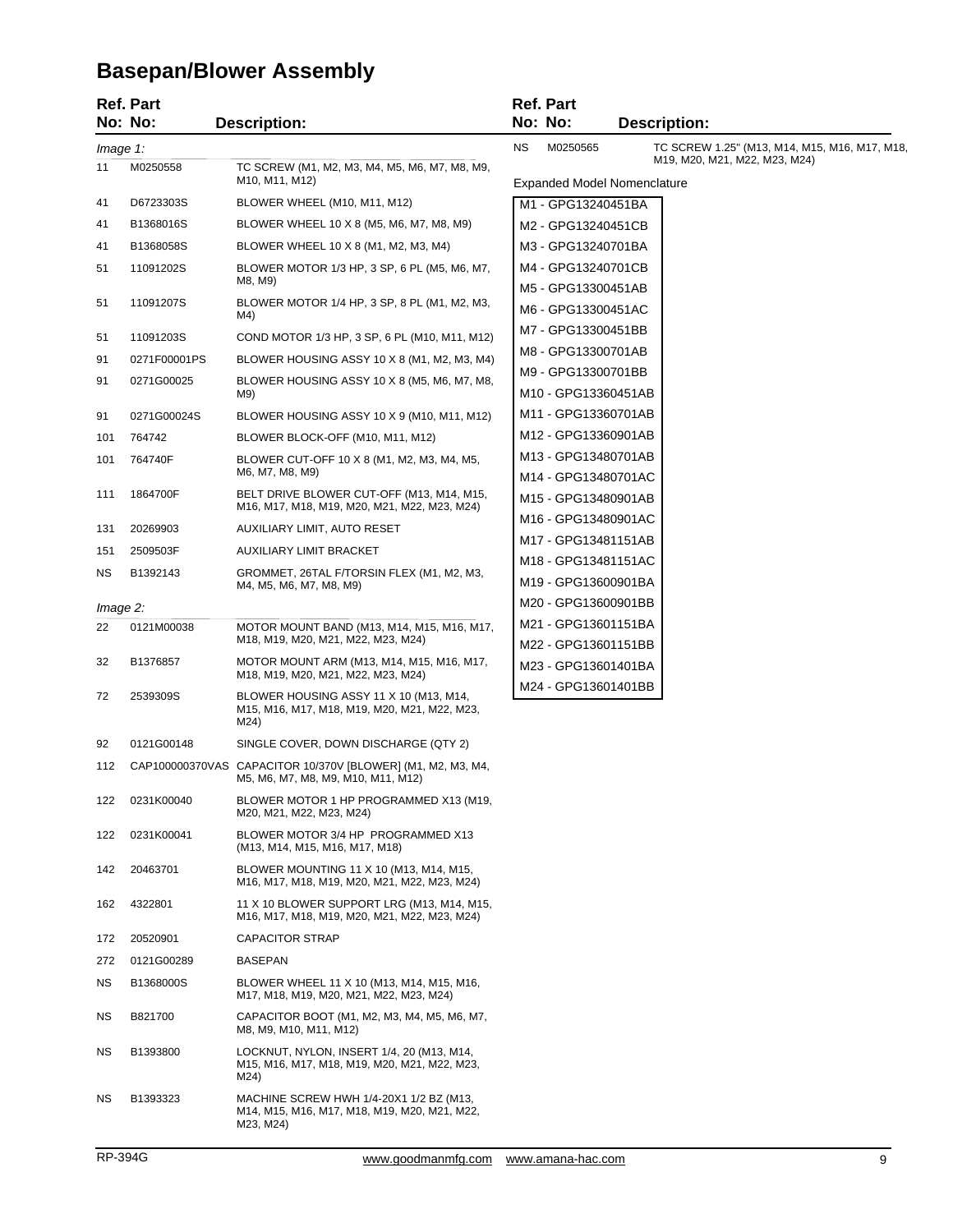# **Compressor/Tubing Assembly**

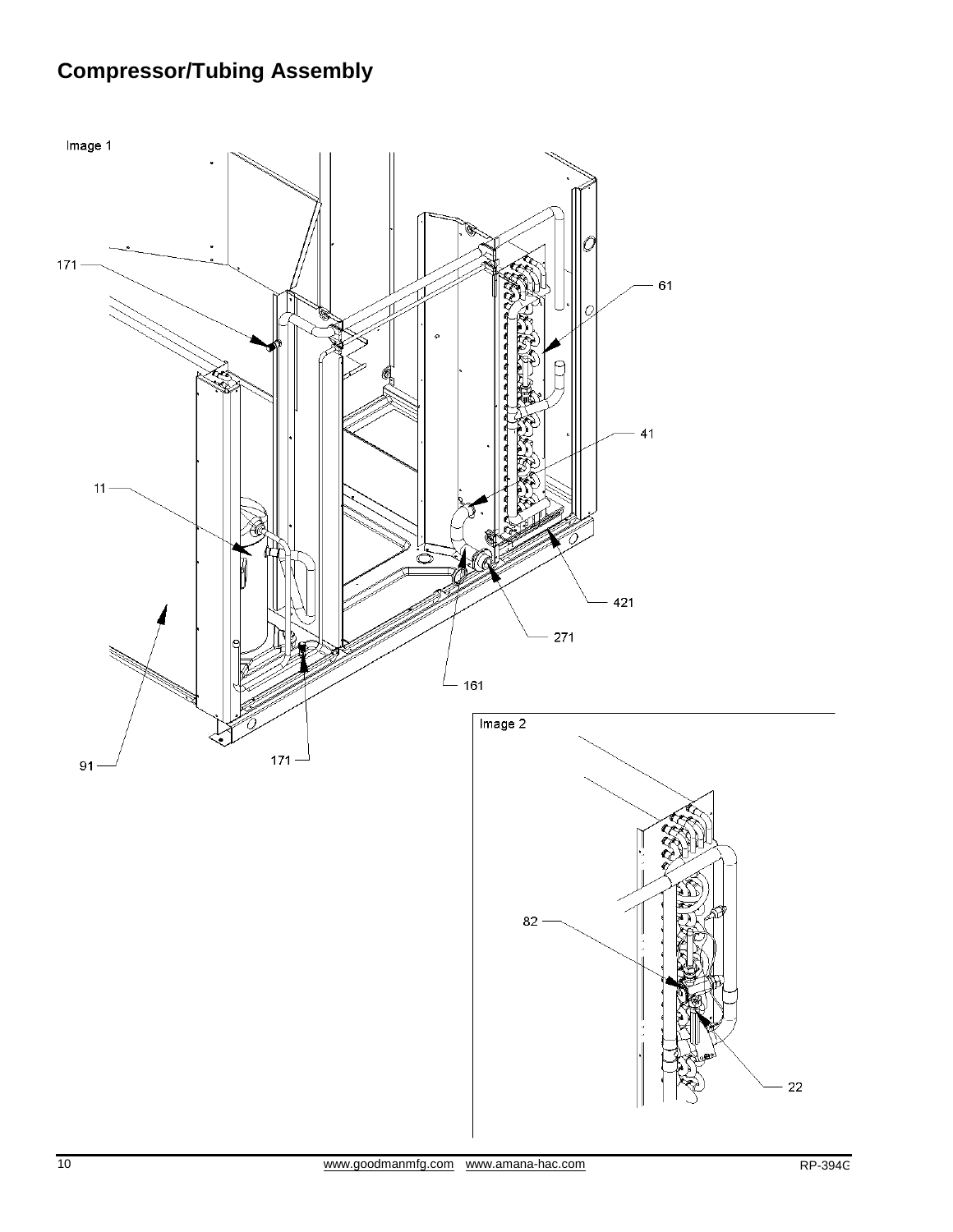# **Compressor/Tubing Assembly**

|          | <b>Ref. Part</b> |                                                                                                    |    | <b>Ref. Part</b>                           |                                                    |
|----------|------------------|----------------------------------------------------------------------------------------------------|----|--------------------------------------------|----------------------------------------------------|
|          | No: No:          | <b>Description:</b>                                                                                |    | No: No:                                    | <b>Description:</b>                                |
| Image 1: |                  |                                                                                                    | 82 | B1314871                                   | FLOWRATOR .071 (M10, M11, M12)                     |
| 11       | CR19K7PFV970     | COMPRESSOR 19300, 208/230/60/1 (M1, M3)                                                            | 82 | B1314880                                   | FLOWRATOR .080 (M13, M14, M15, M16, M17,           |
| 11       | CR23K7PFV930     | COMPRESSOR 22600, 208/230/60/1 (M5, M6, M8)                                                        |    |                                            | M18)                                               |
| 11       | CR28K7PFV930     | COMPRESSOR 28300, 208/230/60/1 (M10, M11,<br>M12)                                                  | 82 | B1314800                                   | FLOWRATOR [EVAP] (M19, M20, M21, M22, M23,<br>M24) |
| 11       | ZR40K3PFV930     | COMPRESSOR 40600, 208/230/60/1 (M13, M14,<br>M15, M16, M17, M18)                                   |    | M1 - GPG13240451BA                         | <b>Expanded Model Nomenclature</b>                 |
| 11       | ZR52K3PFV930     | COMPRESSOR 52000, 208/230/60/1 (M19, M20,<br>M21, M22, M23, M24)                                   |    | M2 - GPG13240451CB                         |                                                    |
| 11       | 2J29S236B1AS     | COMPRESSOR-PANASONIC (M2, M4)                                                                      |    | M3 - GPG13240701BA<br>M4 - GPG13240701CB   |                                                    |
| 11       | 2J35S236C1AS     | COMPRESSOR-PANASONIC (M7, M9)                                                                      |    | M5 - GPG13300451AB                         |                                                    |
| 41       | B1373305         | ACCESS FITTING (M19, M20, M21, M22, M23, M24)                                                      |    | M6 - GPG13300451AC                         |                                                    |
| 41       | B1373315         | ACCESS FITTING (QTY 2)                                                                             |    | M7 - GPG13300451BB                         |                                                    |
| 61       | 0202G00130S      | TUBING ASSY, EVAP COIL (M2, M4)                                                                    |    | M8 - GPG13300701AB                         |                                                    |
| 61       | 1262643          | TUBING ASSY, EVAP COIL (M10, M11, M12)                                                             |    | M9 - GPG13300701BB                         |                                                    |
| 61       | 1262650          | TUBING ASSY, EVAP COIL (M1, M3, M5, M6, M7,                                                        |    | M10 - GPG13360451AB                        |                                                    |
|          |                  | M8, M9)                                                                                            |    | M11 - GPG13360701AB                        |                                                    |
| 61       | 4303017S         | TUBING ASSY, EVAP COIL (M13, M14, M15, M16,<br>M17, M18)                                           |    | M12 - GPG13360901AB                        |                                                    |
| 61       | 4303018S         | TUBING ASSY, EVAP COIL (M19, M20, M21, M22,                                                        |    | M13 - GPG13480701AB                        |                                                    |
|          |                  | M23, M24)                                                                                          |    | M14 - GPG13480701AC                        |                                                    |
| 91       | 0201G00072S      | TUBING ASSY, COND COIL (M19, M20, M21, M22,                                                        |    | M15 - GPG13480901AB                        |                                                    |
|          |                  | M23, M24)                                                                                          |    | M16 - GPG13480901AC                        |                                                    |
| 91       | 1262524          | TUBING ASSY, COND COIL (M1, M2, M3, M4, M5,<br>M6, M7, M8, M9)                                     |    | M17 - GPG13481151AB                        |                                                    |
| 91       | 1262528          | TUBING ASSY, COND COIL (M10, M11, M12)                                                             |    | M18 - GPG13481151AC                        |                                                    |
| 91       | 1262529          | TUBING ASSY, COND COIL (M13, M14, M15, M16,                                                        |    | M19 - GPG13600901BA                        |                                                    |
|          |                  | M17, M18)                                                                                          |    | M20 - GPG13600901BB                        |                                                    |
| 161      | 20498302         | DRAIN TUBE 32" (M1, M2, M3, M4, M5, M6, M7,<br>M8, M9, M10, M11, M12)                              |    | M21 - GPG13601151BA                        |                                                    |
| 161      | 20498301         | DRAIN TUBE 40" (M13, M14, M15, M16, M17, M18,<br>M19, M20, M21, M22, M23, M24)                     |    | M22 - GPG13601151BB<br>M23 - GPG13601401BA |                                                    |
| 171      | B9102097         | CAP W/O-RING (QTY 2)                                                                               |    | M24 - GPG13601401BB                        |                                                    |
| 271      | 20513001         | <b>EVAP DRAIN FITTING</b>                                                                          |    |                                            |                                                    |
| 421      | 20464901         | DRIP PAN, EVAP COIL                                                                                |    |                                            |                                                    |
| ΝS       | B1339530         | COMPRESSOR GROMMET (M1, M2, M3, M4, M5,<br>M6, M7, M8, M9, M10, M11, M12)                          |    |                                            |                                                    |
| ΝS       | B1339533         | COMPRESSOR GROMMET (M13, M14, M15, M16,<br>M17, M18, M19, M20, M21, M22, M23, M24)                 |    |                                            |                                                    |
| NS       | 4322800          | EVAP DRIP SHIELD                                                                                   |    |                                            |                                                    |
| ΝS       | B1810011         | HOSE CLAMP 1.25 (QTY 2)                                                                            |    |                                            |                                                    |
| ΝS       | B1219212         | SINGLE-FLOW FILTER DRIER, STEEL (M1, M3,<br>M5, M6, M8, M10, M11, M12)                             |    |                                            |                                                    |
| ΝS       | B1219225         | SINGLE-FLOW FILTER DRIER, STEEL (M13, M14,<br>M15, M16, M17, M18, M19, M20, M21, M22, M23,<br>M24) |    |                                            |                                                    |
| ΝS       | M0221641         | TF SHOULDER SCREW (QTY 4)                                                                          |    |                                            |                                                    |
| Image 2: |                  |                                                                                                    |    |                                            |                                                    |
| 22       | B3232219         | EXPANSION VALVE (M19, M20, M21, M22, M23,<br>M24)                                                  |    |                                            |                                                    |
| 82       | B1314659         | FLOWRATOR .059 (M1, M3)                                                                            |    |                                            |                                                    |
| 82       | B1314461         | FLOWRATOR .061 (M2, M4)                                                                            |    |                                            |                                                    |
| 82       | B1314668         | FLOWRATOR .068 (M5, M6, M7, M8, M9)                                                                |    |                                            |                                                    |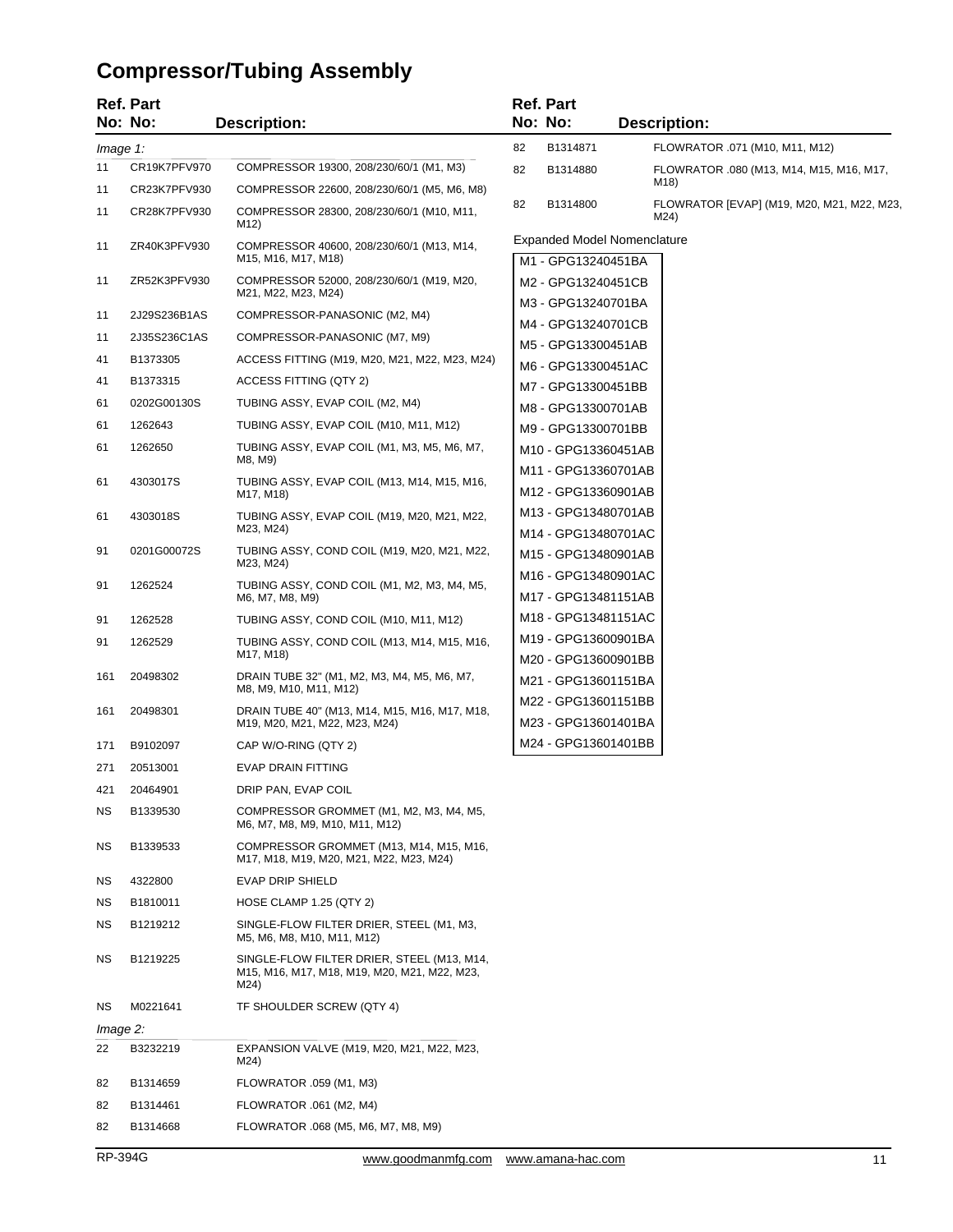# **Heat Exchanger/Manifold/Gas Valve**

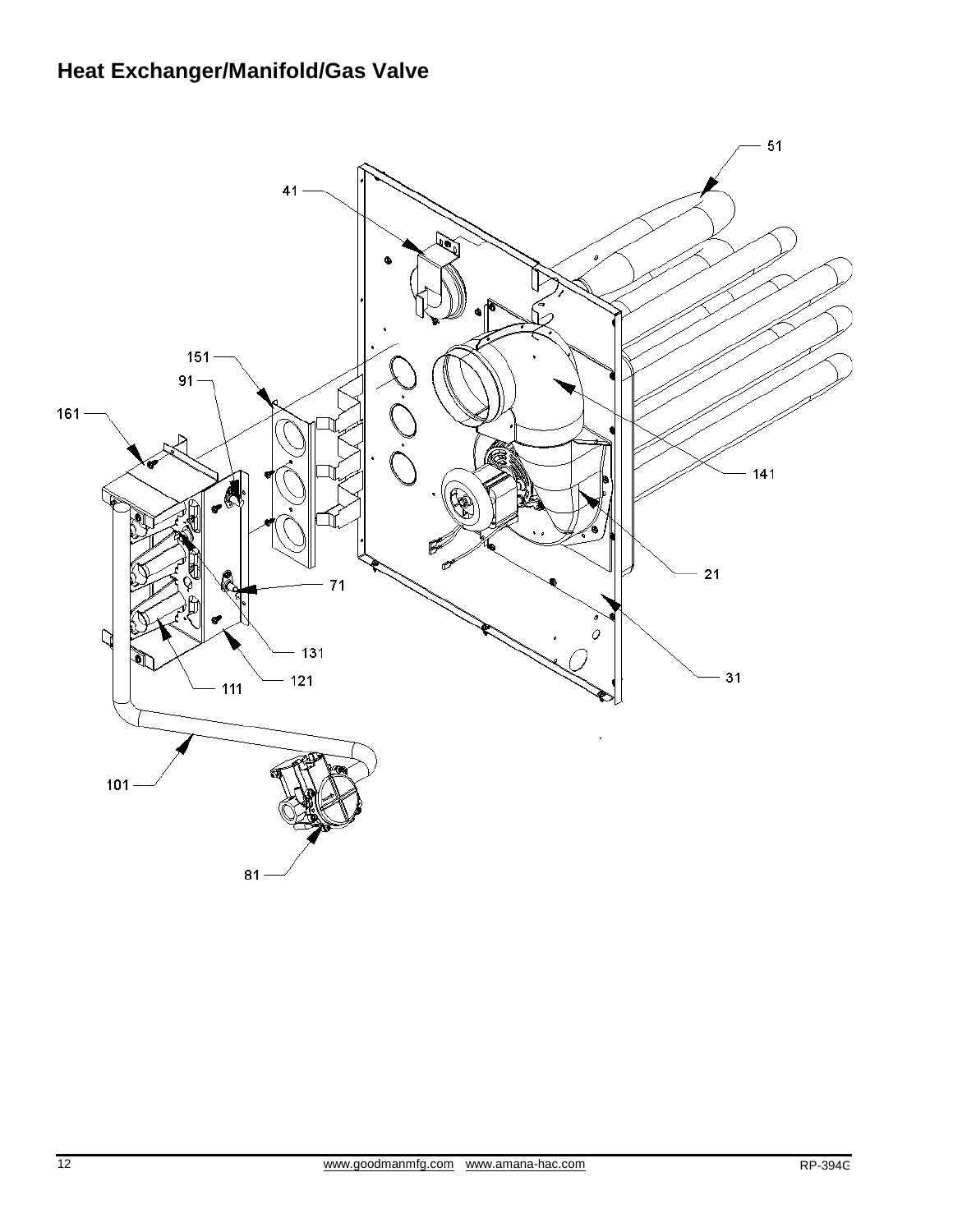# **Heat Exchanger/Manifold/Gas Valve**

|          | <b>Ref. Part</b>    |                                                                                     |           | <b>Ref. Part</b>                           |                                                                                   |
|----------|---------------------|-------------------------------------------------------------------------------------|-----------|--------------------------------------------|-----------------------------------------------------------------------------------|
|          | No: No:             | <b>Description:</b>                                                                 |           | No: No:                                    | <b>Description:</b>                                                               |
| Image 1: |                     |                                                                                     | 161       | 11190202                                   | <b>HEAT DEFLECTOR</b>                                                             |
| 21       | 0131G00000PS        | <b>ID BLOWER</b>                                                                    | <b>NS</b> | 20463001                                   | ID BLOWER PLATE GASKET LRG (M13, M14, M15,                                        |
| 31       | 20463204            | ID BLOWER PLATE (M13, M14)                                                          |           |                                            | M16, M17, M18, M19, M20, M21, M22, M23, M24)                                      |
| 31       | 20463103            | ID BLOWER PLATE LRG 4 BRNR (M12)                                                    | ΝS        | 20462801                                   | ID BLOWER PLATE GASKET SML (M1, M2, M3,<br>M4, M5, M6, M7, M8, M9, M10, M11, M12) |
| 31       | 20463201            | ID BLOWER PLATE LRG 4 BRNR (M15, M16, M19,<br>M20)                                  | <b>NS</b> | 10716003                                   | ORIFICE (QTY AR)                                                                  |
| 31       | 20463202            | ID BLOWER PLATE LRG 5 BRNR (M17, M18, M21,                                          | ΝS        | A3468601                                   | PRESSURE SWITCH HOSE                                                              |
|          |                     | M22)                                                                                |           |                                            | <b>Expanded Model Nomenclature</b>                                                |
| 31       | 20463203            | ID BLOWER PLATE LRG 6 BRNR (M23, M24)                                               |           | M1 - GPG13240451BA                         |                                                                                   |
| 31       | 20463101            | ID BLOWER PLATE SML 2 BRNR (M1, M2, M5, M6,<br>M7, M10)                             |           | M2 - GPG13240451CB                         |                                                                                   |
| 31       | 20463102            | ID BLOWER PLATE SML 3 BRNR (M3, M4, M8, M9,<br>M11)                                 |           | M3 - GPG13240701BA<br>M4 - GPG13240701CB   |                                                                                   |
| 41       | 11112501S           | PRESSURE SWITCH                                                                     |           | M5 - GPG13300451AB                         |                                                                                   |
| 51       | 4305020             | HEAT EXCHANGER ASSY (M3, M4, M8, M9, M11)                                           |           | M6 - GPG13300451AC                         |                                                                                   |
| 51       | 4305021             | HEAT EXCHANGER ASSY (M1, M2, M5, M6, M7,                                            |           | M7 - GPG13300451BB                         |                                                                                   |
|          |                     | M10)                                                                                |           | M8 - GPG13300701AB                         |                                                                                   |
| 51       | 4305024             | HEAT EXCHANGER ASSY (M13, M14)                                                      |           | M9 - GPG13300701BB                         |                                                                                   |
| 51       | 4305011             | HEAT EXCHANGER ASSY 4B (LRG-12) (M15, M16,                                          |           | M10 - GPG13360451AB                        |                                                                                   |
|          |                     | M19, M20)                                                                           |           | M11 - GPG13360701AB                        |                                                                                   |
| 51<br>51 | 4305008S<br>4305012 | HEAT EXCHANGER ASSY 4B (MED-12) (M12)<br>HEAT EXCHANGER ASSY 5B (LRG-12) (M17, M18, |           | M12 - GPG13360901AB                        |                                                                                   |
|          |                     | M21, M22)                                                                           |           | M13 - GPG13480701AB                        |                                                                                   |
| 51       | 4305006             | HEAT EXCHANGER ASSY 6B LRG (M23, M24)                                               |           | M14 - GPG13480701AC                        |                                                                                   |
| 71       | 20261709S           | <b>IGNITOR</b>                                                                      |           | M15 - GPG13480901AB<br>M16 - GPG13480901AC |                                                                                   |
| 81       | B1282628            | GAS VALVE (36G)                                                                     |           | M17 - GPG13481151AB                        |                                                                                   |
| 91       | 0130F00010          | <b>FLAME SENSOR</b>                                                                 |           | M18 - GPG13481151AC                        |                                                                                   |
| 101      | 0121M00035P         | MANIFOLD - 2 BRNR (M1, M2, M5, M6, M7, M10)                                         |           | M19 - GPG13600901BA                        |                                                                                   |
| 101      | 0121M00036P         | MANIFOLD - 3 BRNR (M13, M14)                                                        |           | M20 - GPG13600901BB                        |                                                                                   |
| 101      | 20493103            | MANIFOLD - 3 BRNR (M3, M4, M8, M9, M11)                                             |           | M21 - GPG13601151BA                        |                                                                                   |
| 101      | 20493104            | MANIFOLD - 4 BRNR (M12)                                                             |           | M22 - GPG13601151BB                        |                                                                                   |
| 101      | 20493105            | MANIFOLD - 4 BRNR (M15, M16, M19, M20)                                              |           | M23 - GPG13601401BA                        |                                                                                   |
| 101      | 20493106            | MANIFOLD- 5 BRNR 38" (M17, M18, M21, M22)                                           |           | M24 - GPG13601401BB                        |                                                                                   |
| 101      | 20493107            | MANIFOLD- 6 BRNR 38" (M23, M24)                                                     |           |                                            |                                                                                   |
| 111      | 10735102S           | BECKETT BURNER (QTY 2)                                                              |           |                                            |                                                                                   |
| 121      | 20190415            | BURNER BRACKET 2B (M1, M2, M5, M6, M7, M10)                                         |           |                                            |                                                                                   |
| 121      | 20190411            | BURNER BRACKET 3B (M3, M4, M8, M9, M11,<br>M13, M14)                                |           |                                            |                                                                                   |
| 121      | 20190412            | BURNER BRACKET 4B (M12, M15, M16, M19, M20)                                         |           |                                            |                                                                                   |
| 121      | 20190413            | BURNER BRACKET 5B (M17, M18, M21, M22)                                              |           |                                            |                                                                                   |
| 121      | 20190414            | BURNER BRACKET 6B (M23, M24)                                                        |           |                                            |                                                                                   |
| 131      | 10123529            | MANUAL RESET LIMIT                                                                  |           |                                            |                                                                                   |
| 141      | 20484401W           | FLUE ELBOW LEFT                                                                     |           |                                            |                                                                                   |
| 141      | 20484402W           | FLUE ELBOW RIGHT                                                                    |           |                                            |                                                                                   |
| 151      | 11072201            | ORIFICE SHIELD (M1, M2, M5, M6, M7, M10)                                            |           |                                            |                                                                                   |
| 151      | 11072202            | ORIFICE SHIELD (M3, M4, M8, M9, M11, M13, M14)                                      |           |                                            |                                                                                   |
| 151      | 11072203            | ORIFICE SHIELD (M12, M15, M16, M19, M20)                                            |           |                                            |                                                                                   |
| 151      | 11072204            | ORIFICE SHIELD (M17, M18, M21, M22)                                                 |           |                                            |                                                                                   |
| 151      | 11072205            | ORIFICE SHIELD (M23, M24)                                                           |           |                                            |                                                                                   |
|          |                     |                                                                                     |           |                                            |                                                                                   |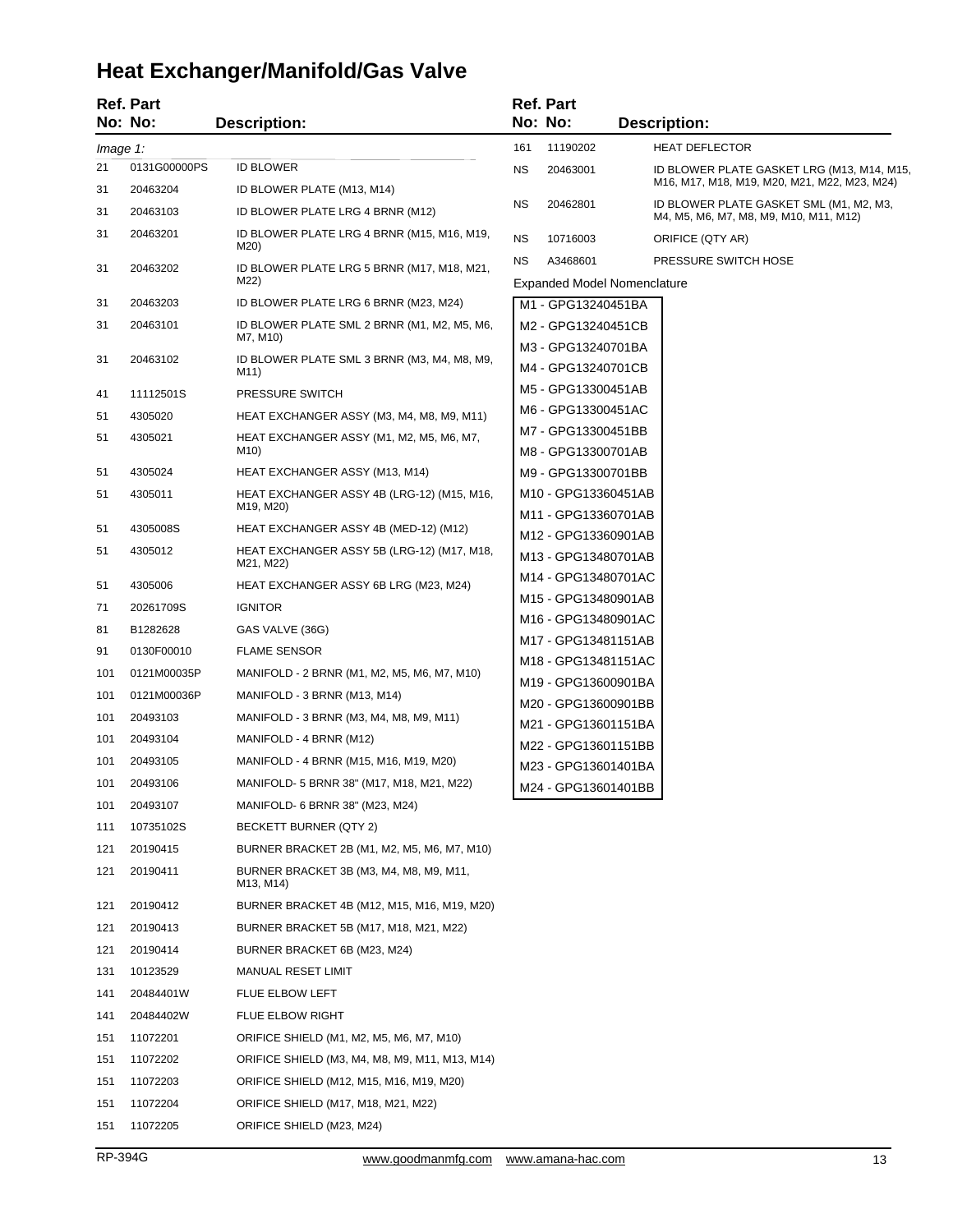